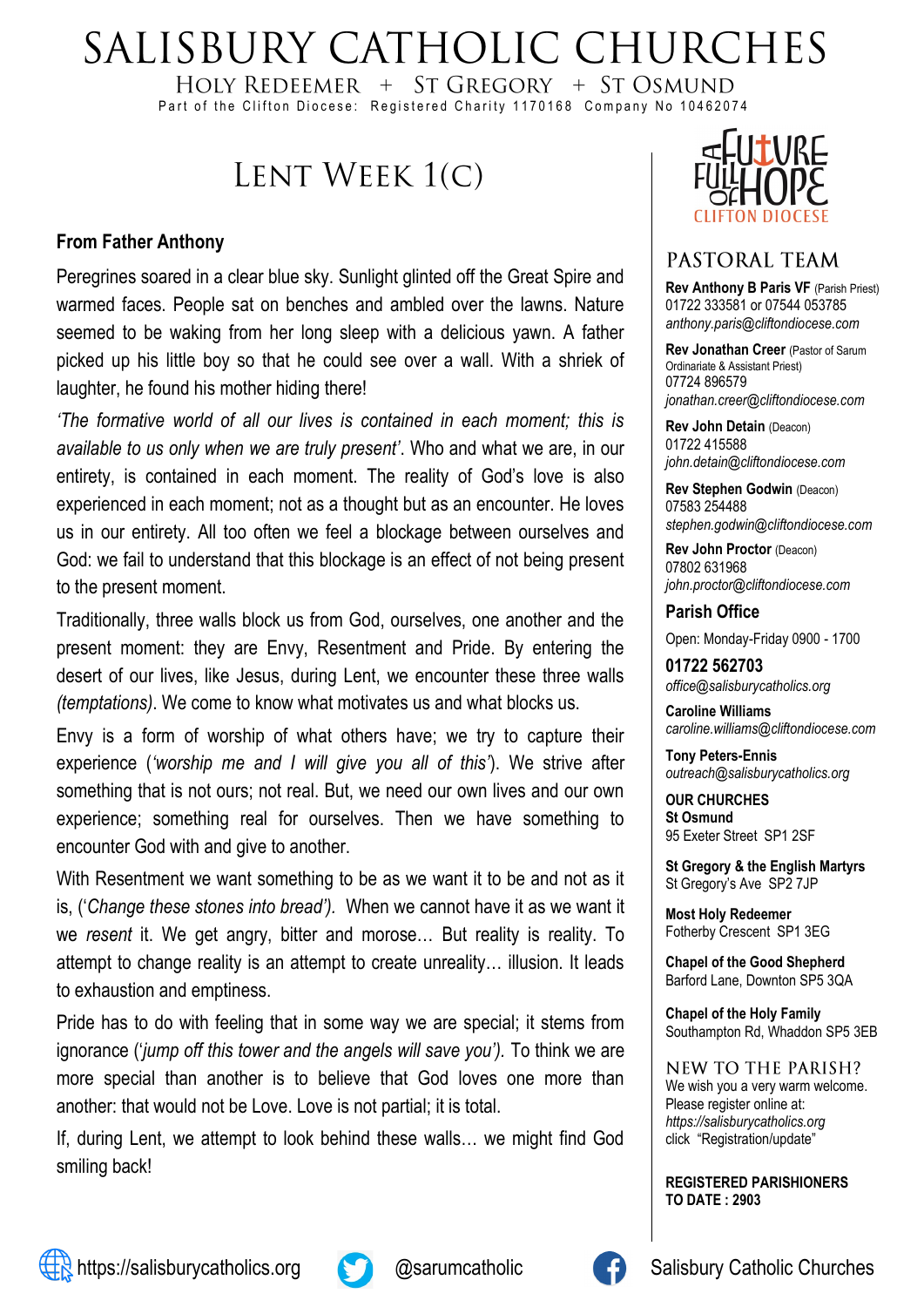# PROPOSED MERGER OF OUR PARISHES

Introduction Bishop Declan has given us permission to hold a consultation about formally merging our Parishes.

Background Many Diocese, including our own, face a future with fewer priests. Nationwide it is likely that we will only be able to keep the Mass at the centre of our Catholic life if we gradually *cluster* and then *merge* some parishes. Merging parishes is legal and has many benefits. It means we preserve our catholic communities whilst fulfilling a principle of no *priest-less* parishes.

Way forward The first step towards merging parishes is to cluster them. We have already taken this step with 'Salisbury Catholic Churches'. The second step is to hold a consultation among our church communities in order to provide the evidence that will assist the Bishop with his deliberations.

We began raising awareness of this process on 25th February and you will find all the information, background and timetable on our dedicated website page: [Click here.](https://salisburycatholics.org/parish-merger)

# [We now ask all parishioners to complete the Merger Questionnaire.](https://salisburycatholics.org/q-0)

**The most convenient way for you to complete the questionnaire is using the online form.**  This is also the most cost-effective and efficient way. [Click here](https://salisburycatholics.org/q-0) to go directly to the questionnaire. The closing date for submission of the questionnaire is 30 March.

Printed copies will also be available in all churches this weekend. Please only take a printed copy if you are unable to access the online form. This helps us to minimise costs and manage the consultation process more efficiently and confidentially. Many thanks.

You may also like to attend one of the Consultation Meetings listed below to hear the views of your fellow parishioners. These meetings will follow the format used so successfully in our Synodal meetings: the meeting will begin with 15 minutes of silent prayer after which participants will be divided into small groups to listen attentively to one another. Each small group will require a facilitator and a note-taker so that the group's views can be voiced to the larger group and also recorded and summarised as part of our submission to Bishop Declan.

**If you would like to volunteer to be a note-taker or facilitator, please contact the parish office.**

| 12 March at 4.30pm | <b>Consultation Meeting at Most Holy Redeemer</b>                                            |
|--------------------|----------------------------------------------------------------------------------------------|
| 13 March at 3pm    | Consultation Meeting at St Gregory & the English Martyrs                                     |
| 14 March at 7pm    | Consultation Meeting for St Osmund's to be held in St Elizabeth Hall<br>(131 Exeter Street). |
| 20 March at 3pm    | <b>Online via Zoom</b> , for those isolating/unable to attend meetings in person             |

#### **It is essential to book your place if you would like to attend one of these meetings.**

To book your place: Email *booking@salisburycatholics.org*  Phone **01722 562703** during office hours.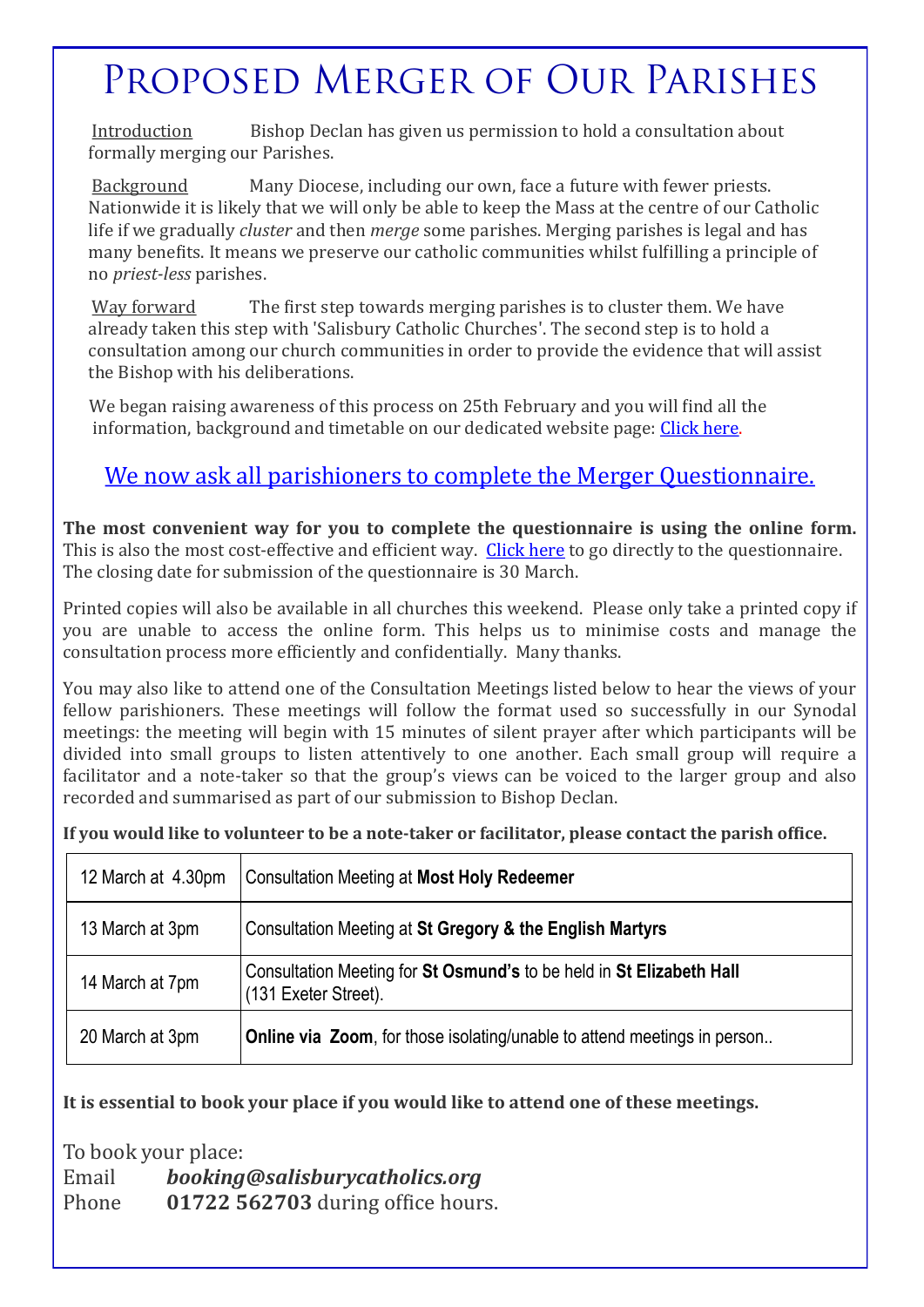# **LENT 2022**

**Pastoral Letter for the First Sunday in Lent from Bishop Declan** will be read at all Masses this weekend. The video and letter can be viewed by clicking on the image in the 'Top News' box or by clicking here.

**Deanery Lenten Penitential Service with Bishop Declan**: **Thursday 10 March at 7pm**. Bishop Declan is coming to St Osmund's to celebrate a Liturgy of Reconciliation (there will be four priests available to hear individual Confessions and this will be the only Penitential Service during Lent in our churches).

### **Thursday Lenten Meditations before the Blessed Sacrament**

Will take place on four Thursdays starting 17 March through to 7 April, all at 7pm followed by Benediction at 8pm. These will be available to join live or as recordings on our Church TV: [click here.](https://salisburycatholics.org/st-osmunds)

**The Stations of the Cross** also known as the 'Way of the Cross', is a beautiful devotion to recall and honour the Passion of Christ. There are Stations of the Cross devotions in St Osmund's Church **each Friday during Lent at 18:15** (prior to the 7pm Mass). You can also join via our [Church TV.](https://salisburycatholics.org/st-osmunds)

**Lenten Journey** with Fr Denis McBride. Each week, we will be adding a video to our website which will journey with Jesus from the wilderness to the Cross. Click on the ['Lent 2022'](https://salisburycatholics.org/lent-2022) button on our homepage.

**Clifton Diocese Lenten Reflections** There will be a daily reflection on our website to support parishioners on their Lenten journey Click on the ['Lent 2022'](https://salisburycatholics.org/lent-2022) button on our homepage.

**Annual CAFOD Lenten Fast Day is next Friday 11 March.** By eating simply and giving what you save, you'll be making a place at your table for poor children this Lent. CAFOD envelopes will be made available in all our churches this weekend 5 & 6 March. For more information click on the 'Fast Day' image in the 'Top News' box or [click here.](https://salisburycatholics.org/fast-2022)

**Coach for the Chrism Mass at Clifton Cathedral on Wednesday 13 April**. The Chrism Mass will be celebrated fully once again this year with Bishop Declan surrounded by the priests and deacons of our Diocese on the Wednesday of Holy Week. We hope to book a coach if there is sufficient interest and will be subsidising the cost to encourage you to join with us if you can. Adults will be £10, children can travel free. There will be three pick up points: St Osmund, St Gregory and at Amesbury. For those who wish to join, please contact the Parish Office by email *office@salisburycatholics.org* or ring 01722 562703 or use the sign-up sheet in the church porches.

**Ukraine Pray for Peace -** We have a video from Taras, of the Ukrainian Catholic University, who talks to us from a parish on the outskirts of Lviv on Ash Wednesday. From Archbishop John Wilson: "We must say no to war, we must say yes to peace and we must pray". To watch and listen please click on the image in the 'Top News' box or [click here.](https://salisburycatholics.org/ukraine) In St Osmund's Church we have lit a candle which is burning 24 hours a day in solidarity and prayer for the people of Ukraine. We encourage everyone to pray for peace in Ukraine and in our world.

**Easter Egg Hunt!** We are delighted to announce that we will once again be able to host an Easter Egg hunt for children after the morning Masses on Easter Sunday at both St Osmund and St Gregory. Donations of (individually-wrapped) Easter Eggs will be gratefully received if you able to donate some. Please hand your eggs into the office or to welcomers at St Osmund or to welcomers at St Gregory's. Many thanks.

**St Osmund's Garden** - given that we plan to have an Easter Egg Hunt for our children, we need to tidy up the garden to make sure that it is safe and accessible for the children and also for us to gather for the blessing of palms and the procession on Palm Sunday. We hope to organise a day during Lent when we will get together to work in the garden. Please contact the Parish Office if you are able to help.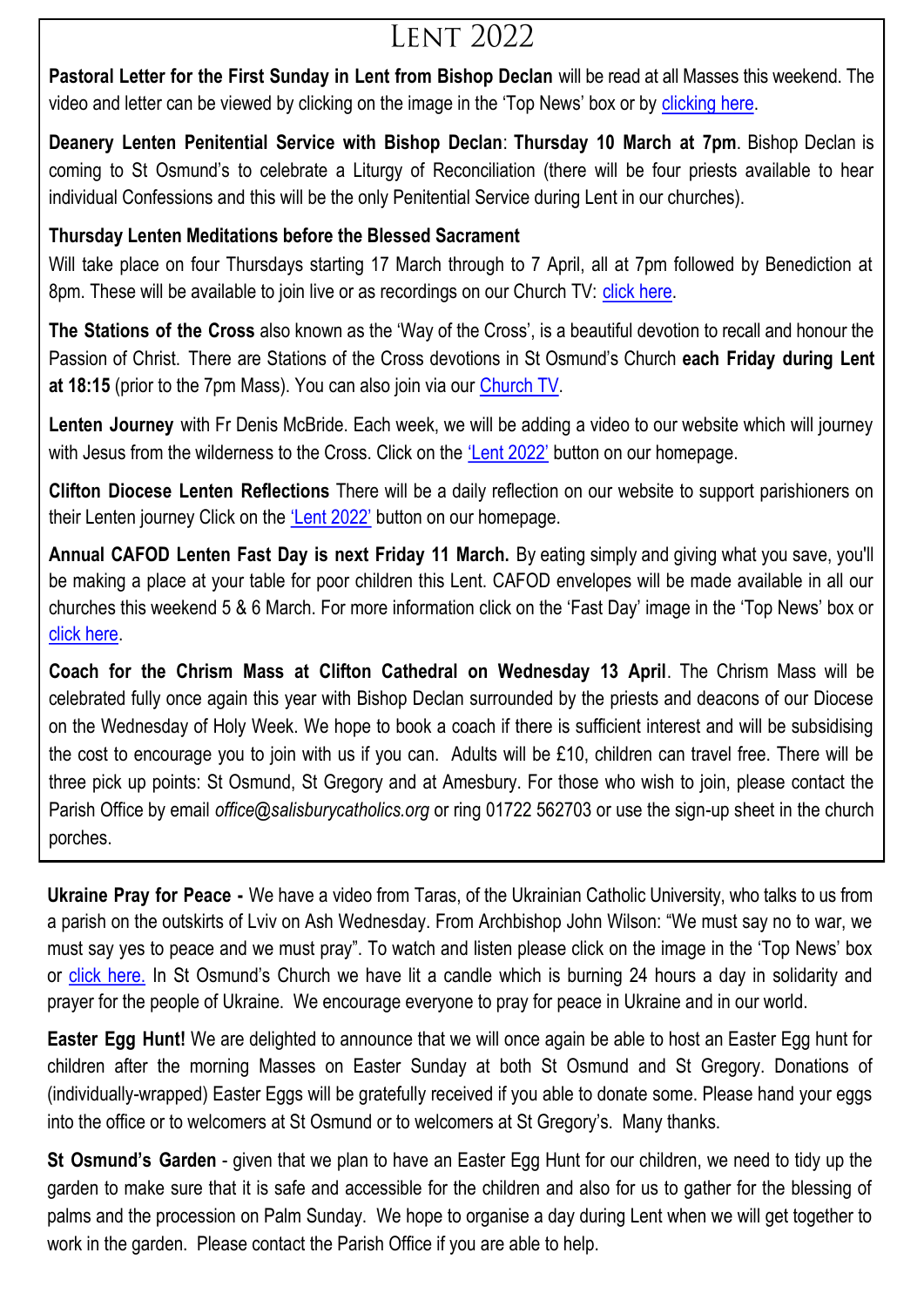# **IMPORTANT CHANGES** TO STANDING ORDER/GIFT AID PAYMENTS

giftaidi

The Clifton Diocese is changing the way in which it processes standing order

donations which means that we must ask most parishioners who pay this way to amend their standing order. **Thank you very much for your patience as we get this sorted out. A number of you have emailed to say that you haven't yet heard from us…** we are working through these emails and questions as quickly as we can but do please bear with us.

**Why is this happening?** At present, most Gift-Aided standing order donations are paid into a central Diocesan bank account and later distributed to parishes. All donations paid by standing order must now be paid **directly into the parish bank account** rather than the Diocesan account. We are truly sorry for any inconvenience that this may cause. We are grateful to Liz who has volunteered to help with the project and is going as fast as she can!

**Those who currently give using the weekly envelopes** will also now receive an email via our PAMIS mailing system in the hope that you will be willing to convert to paying by Standing Order. Donating to the parish by Standing Order is the most convenient way to support the mission of our parish. If you do not currently give this way, please consider doing so.

**NO PARKING AT ST OSMUND'S** Please be aware that the driveway remains closed until a safety assessment is conducted. Slate tiles are slipping from the church roof and the area is unsafe.

**Salisbury Catholics Parishioner Lenten Lunch** will take place after the midday Mass next **Thursday 10 March**  in St Osmund's Parish Rooms. Please do come along.

**St Osmund & Holy Redeemer Parish Pastoral Council first meeting date has now been changed to Tuesday 15 March.** Please pray for guidance and wisdom for this group.

**My Generation** will be holding a St Patrick's Sing-A-Long on Wednesday 16 March at 2pm in St Gregory's Hall. All welcome. For further information please contact Chris on 01722 321109.

**Syro-Malabar Community annual retreat** lead by Fr. Jose Anthiamkulam MCBS at Most Holy Redeemer Church on Saturday 19 March from 9am to 5pm.

**Date for your diary: Salisbury Catholic Churches Afternoon Tea on Sunday the 8 May 3pm at the White Hart Hotel.** A social event for parishioners of all three churches. Tickets will be going on sale in the near future, more details to follow. Make sure you keep the afternoon clear in your diary!

**Liturgy – A Call to Love** Our Liturgy Office has produced a series of videos, entitled 'A Call to Love' to remind us of the importance of the Mass in our lives. We have the tenth video 'The Eucharist' by Canon Christopher Whitehead, Parish Priest, St John the Evangelist, Bath. To watch, click on the 'A Call to Love' image in the 'Top News' box on our homepage or [click here.](https://salisburycatholics.org/call-love)

**Sunday Homily by Bishop Robert Barron**. What Jesus faces in the desert are three classic substitutes for God; three levels of temptation away from the ultimate good. Can we look at those things that will cause us to deviate from the path the Lord has for us? Click on the 'Sunday Homily' button on our homepage or [click here.](https://salisburycatholics.org/sunday-homily)

**Children's Liturgy** from Catholic Kids Media: What is Lent? A fun Catholic reflection for children based on the readings for this Sunday the 1st Sunday in Lent Year C. Click on 'Church TV' then select 'Children's Liturgy' or [click here.](https://salisburycatholics.org/childrens-liturgy)